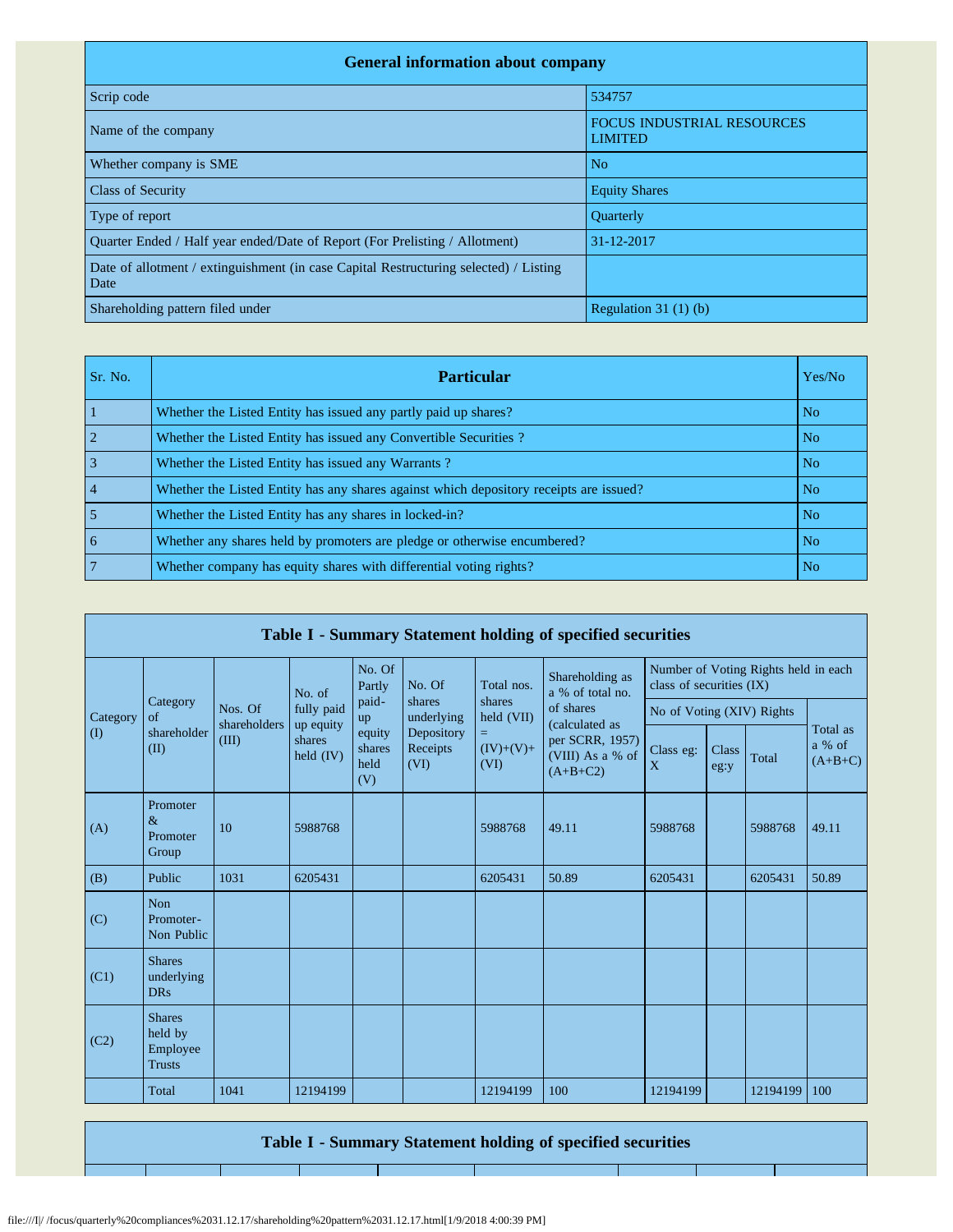| Category | Category<br>of                                 | No. Of<br><b>Shares</b><br>Underlying<br>Outstanding | No. of<br><b>Shares</b><br>Underlying     | No. Of Shares<br>Underlying<br>Outstanding<br>convertible | Shareholding, as a %<br>assuming full<br>conversion of<br>convertible securities (       | Number of<br>Locked in<br>shares (XII) |                                                         | Number of<br><b>Shares</b><br>pledged or<br>otherwise<br>encumbered<br>(XIII) |                                                         | Number of<br>equity shares<br>held in |
|----------|------------------------------------------------|------------------------------------------------------|-------------------------------------------|-----------------------------------------------------------|------------------------------------------------------------------------------------------|----------------------------------------|---------------------------------------------------------|-------------------------------------------------------------------------------|---------------------------------------------------------|---------------------------------------|
| $\rm(D)$ | shareholder<br>(II)                            | convertible<br>securities<br>(X)                     | Outstanding<br><b>Warrants</b><br>$(X_i)$ | securities and<br>No. Of<br>Warrants (Xi)<br>(a)          | as a percentage of<br>diluted share capital)<br>$(XI)=(VII)+(X) As a$<br>% of $(A+B+C2)$ | No.<br>(a)                             | As a<br>$%$ of<br>total<br><b>Shares</b><br>held<br>(b) | No.<br>(a)                                                                    | As a<br>$%$ of<br>total<br><b>Shares</b><br>held<br>(b) | dematerialized<br>form $(XIV)$        |
| (A)      | Promoter<br>$\&$<br>Promoter<br>Group          |                                                      |                                           |                                                           | 49.11                                                                                    |                                        |                                                         |                                                                               |                                                         | 5988768                               |
| (B)      | Public                                         |                                                      |                                           |                                                           | 50.89                                                                                    |                                        |                                                         |                                                                               |                                                         | 6205431                               |
| (C)      | <b>Non</b><br>Promoter-<br>Non Public          |                                                      |                                           |                                                           |                                                                                          |                                        |                                                         |                                                                               |                                                         |                                       |
| (C1)     | <b>Shares</b><br>underlying<br><b>DRs</b>      |                                                      |                                           |                                                           |                                                                                          |                                        |                                                         |                                                                               |                                                         |                                       |
| (C2)     | Shares held<br>by<br>Employee<br><b>Trusts</b> |                                                      |                                           |                                                           |                                                                                          |                                        |                                                         |                                                                               |                                                         |                                       |
|          | Total                                          |                                                      |                                           |                                                           | 100                                                                                      |                                        |                                                         |                                                                               |                                                         | 12194199                              |

|                                                                             | Table II - Statement showing shareholding pattern of the Promoter and Promoter Group                    |                       |                                    |                                                |                                              |                                         |                                                                           |                                                                  |                      |         |                                           |
|-----------------------------------------------------------------------------|---------------------------------------------------------------------------------------------------------|-----------------------|------------------------------------|------------------------------------------------|----------------------------------------------|-----------------------------------------|---------------------------------------------------------------------------|------------------------------------------------------------------|----------------------|---------|-------------------------------------------|
|                                                                             |                                                                                                         |                       |                                    | No.<br>Of                                      |                                              |                                         | Shareholding<br>as a % of                                                 | Number of Voting Rights held in<br>each class of securities (IX) |                      |         |                                           |
|                                                                             |                                                                                                         | Nos. Of               | No. of<br>fully paid               | Partly                                         | No. Of<br>shares                             | Total nos.<br>shares                    | total no. of<br>shares                                                    | No of Voting (XIV) Rights                                        |                      | Total   |                                           |
| Sr.                                                                         | Category $\&$<br>Name of the<br>Shareholders (I)                                                        | shareholders<br>(III) | up equity<br>shares<br>held $(IV)$ | paid-<br>up<br>equity<br>shares<br>held<br>(V) | underlying<br>Depository<br>Receipts<br>(VI) | held (VII)<br>Ξ.<br>$(IV)+(V)+$<br>(VI) | (calculated<br>as per<br>SCRR,<br>1957) (VIII)<br>As a % of<br>$(A+B+C2)$ | Class eg:<br>X                                                   | <b>Class</b><br>eg:y | Total   | as a %<br>of<br>Total<br>Voting<br>rights |
| $\mathbf{A}$                                                                | Table II - Statement showing shareholding pattern of the Promoter and Promoter Group                    |                       |                                    |                                                |                                              |                                         |                                                                           |                                                                  |                      |         |                                           |
| (1)                                                                         | Indian                                                                                                  |                       |                                    |                                                |                                              |                                         |                                                                           |                                                                  |                      |         |                                           |
| (a)                                                                         | Individuals/Hindu<br>undivided Family                                                                   | 10                    | 5988768                            |                                                |                                              | 5988768                                 | 49.11                                                                     | 5988768                                                          |                      | 5988768 | 49.11                                     |
| Sub-Total $(A)(1)$                                                          |                                                                                                         | 10                    | 5988768                            |                                                |                                              | 5988768                                 | 49.11                                                                     | 5988768                                                          |                      | 5988768 | 49.11                                     |
| (2)                                                                         | Foreign                                                                                                 |                       |                                    |                                                |                                              |                                         |                                                                           |                                                                  |                      |         |                                           |
| Total Shareholding of<br>Promoter and Promoter<br>Group $(A)=(A)(1)+(A)(2)$ |                                                                                                         | 10                    | 5988768                            |                                                |                                              | 5988768                                 | 49.11                                                                     | 5988768                                                          |                      | 5988768 | 49.11                                     |
| $\, {\bf B}$                                                                | Table III - Statement showing shareholding pattern of the Public shareholder                            |                       |                                    |                                                |                                              |                                         |                                                                           |                                                                  |                      |         |                                           |
| (1)                                                                         | <b>Institutions</b>                                                                                     |                       |                                    |                                                |                                              |                                         |                                                                           |                                                                  |                      |         |                                           |
| (3)                                                                         | Non-institutions                                                                                        |                       |                                    |                                                |                                              |                                         |                                                                           |                                                                  |                      |         |                                           |
| (a(i))                                                                      | Individuals -<br>i.Individual<br>shareholders<br>holding nominal<br>share capital up<br>to Rs. 2 lakhs. | 866                   | 1659412                            |                                                |                                              | 1659412                                 | 13.61                                                                     | 1659412                                                          |                      | 1659412 | 13.61                                     |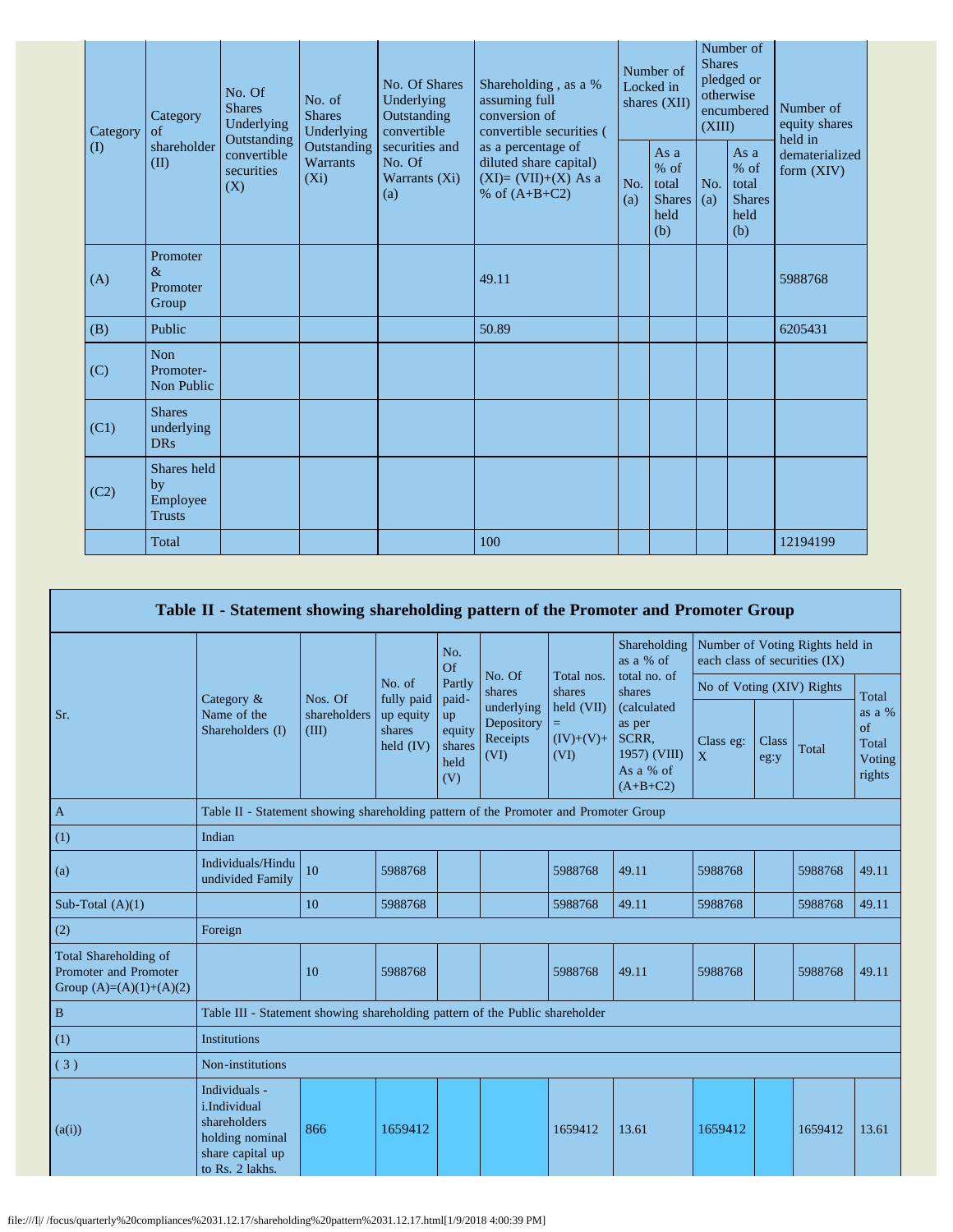| (a(ii))                                                           | Individuals - ii.<br>Individual<br>shareholders<br>holding nominal<br>share capital in<br>excess of Rs. 2<br>lakhs. | 48   | 3011448  |  | 3011448  | 24.7  | 3011448  | 3011448  | 24.7  |
|-------------------------------------------------------------------|---------------------------------------------------------------------------------------------------------------------|------|----------|--|----------|-------|----------|----------|-------|
| (e)                                                               | Any Other<br>(specify)                                                                                              | 117  | 1534571  |  | 1534571  | 12.58 | 1534571  | 1534571  | 12.58 |
| Sub-Total $(B)(3)$                                                |                                                                                                                     | 1031 | 6205431  |  | 6205431  | 50.89 | 6205431  | 6205431  | 50.89 |
| <b>Total Public</b><br>Shareholding<br>$(B)=(B)(1)+(B)(2)+(B)(3)$ |                                                                                                                     | 1031 | 6205431  |  | 6205431  | 50.89 | 6205431  | 6205431  | 50.89 |
| $\overline{C}$                                                    | Table IV - Statement showing shareholding pattern of the Non Promoter- Non Public shareholder                       |      |          |  |          |       |          |          |       |
| Total $(A+B+C2)$                                                  |                                                                                                                     | 1041 | 12194199 |  | 12194199 | 100   | 12194199 | 12194199 | 100   |
| Total $(A+B+C)$                                                   |                                                                                                                     | 1041 | 12194199 |  | 12194199 | 100   | 12194199 | 12194199 | 100   |

|                                                                             |                                                                               |                                                                                               |                                                           | Table II - Statement showing shareholding pattern of the Promoter and Promoter Group      |            |                                                       |            |                                                                               |                                       |
|-----------------------------------------------------------------------------|-------------------------------------------------------------------------------|-----------------------------------------------------------------------------------------------|-----------------------------------------------------------|-------------------------------------------------------------------------------------------|------------|-------------------------------------------------------|------------|-------------------------------------------------------------------------------|---------------------------------------|
| Sr.                                                                         | No. Of<br><b>Shares</b><br>Underlying<br>Outstanding                          | No. of<br><b>Shares</b><br>Underlying                                                         | No. Of Shares<br>Underlying<br>Outstanding<br>convertible | Shareholding, as a<br>% assuming full<br>conversion of<br>convertible securities          |            | Number of<br>Locked in<br>shares (XII)                |            | Number of<br><b>Shares</b><br>pledged or<br>otherwise<br>encumbered<br>(XIII) | Number of<br>equity shares<br>held in |
|                                                                             | Outstanding<br>convertible<br><b>Warrants</b><br>securities<br>$(X_i)$<br>(X) |                                                                                               | securities and<br>No. Of<br>Warrants (Xi)<br>(a)          | (as a percentage of<br>diluted share capital)<br>$(XI)=(VII)+(X)$ As<br>a % of $(A+B+C2)$ | No.<br>(a) | As a<br>% of<br>total<br><b>Shares</b><br>held<br>(b) | No.<br>(a) | As a<br>% of<br>total<br><b>Shares</b><br>held<br>(b)                         | dematerialized<br>form $(XIV)$        |
| A                                                                           |                                                                               |                                                                                               |                                                           | Table II - Statement showing shareholding pattern of the Promoter and Promoter Group      |            |                                                       |            |                                                                               |                                       |
| (1)                                                                         | Indian                                                                        |                                                                                               |                                                           |                                                                                           |            |                                                       |            |                                                                               |                                       |
| (a)                                                                         |                                                                               |                                                                                               |                                                           | 49.11                                                                                     |            |                                                       |            |                                                                               | 5988768                               |
| Sub-Total $(A)(1)$                                                          |                                                                               |                                                                                               |                                                           | 49.11                                                                                     |            |                                                       |            |                                                                               | 5988768                               |
| (2)                                                                         | Foreign                                                                       |                                                                                               |                                                           |                                                                                           |            |                                                       |            |                                                                               |                                       |
| Total Shareholding of<br>Promoter and Promoter<br>Group $(A)=(A)(1)+(A)(2)$ |                                                                               |                                                                                               |                                                           | 49.11                                                                                     |            |                                                       |            |                                                                               | 5988768                               |
| $\, {\bf B}$                                                                |                                                                               |                                                                                               |                                                           | Table III - Statement showing shareholding pattern of the Public shareholder              |            |                                                       |            |                                                                               |                                       |
| (1)                                                                         | <b>Institutions</b>                                                           |                                                                                               |                                                           |                                                                                           |            |                                                       |            |                                                                               |                                       |
| (3)                                                                         | Non-institutions                                                              |                                                                                               |                                                           |                                                                                           |            |                                                       |            |                                                                               |                                       |
| (a(i))                                                                      |                                                                               |                                                                                               |                                                           | 13.61                                                                                     |            |                                                       |            |                                                                               | 1659412                               |
| (a(ii))                                                                     |                                                                               |                                                                                               |                                                           | 24.7                                                                                      |            |                                                       |            |                                                                               | 3011448                               |
| (e)                                                                         |                                                                               |                                                                                               |                                                           | 12.58                                                                                     |            |                                                       |            |                                                                               | 1534571                               |
| Sub-Total $(B)(3)$                                                          |                                                                               |                                                                                               |                                                           | 50.89                                                                                     |            |                                                       |            |                                                                               | 6205431                               |
| <b>Total Public</b><br>Shareholding<br>$(B)=(B)(1)+(B)(2)+(B)(3)$           |                                                                               |                                                                                               |                                                           | 50.89                                                                                     |            |                                                       |            |                                                                               | 6205431                               |
| $\mathbf C$                                                                 |                                                                               | Table IV - Statement showing shareholding pattern of the Non Promoter- Non Public shareholder |                                                           |                                                                                           |            |                                                       |            |                                                                               |                                       |
| Total $(A+B+C2)$                                                            |                                                                               |                                                                                               |                                                           | 100                                                                                       |            |                                                       |            |                                                                               | 12194199                              |
| Total $(A+B+C)$                                                             |                                                                               |                                                                                               |                                                           | 100                                                                                       |            |                                                       |            |                                                                               | 12194199                              |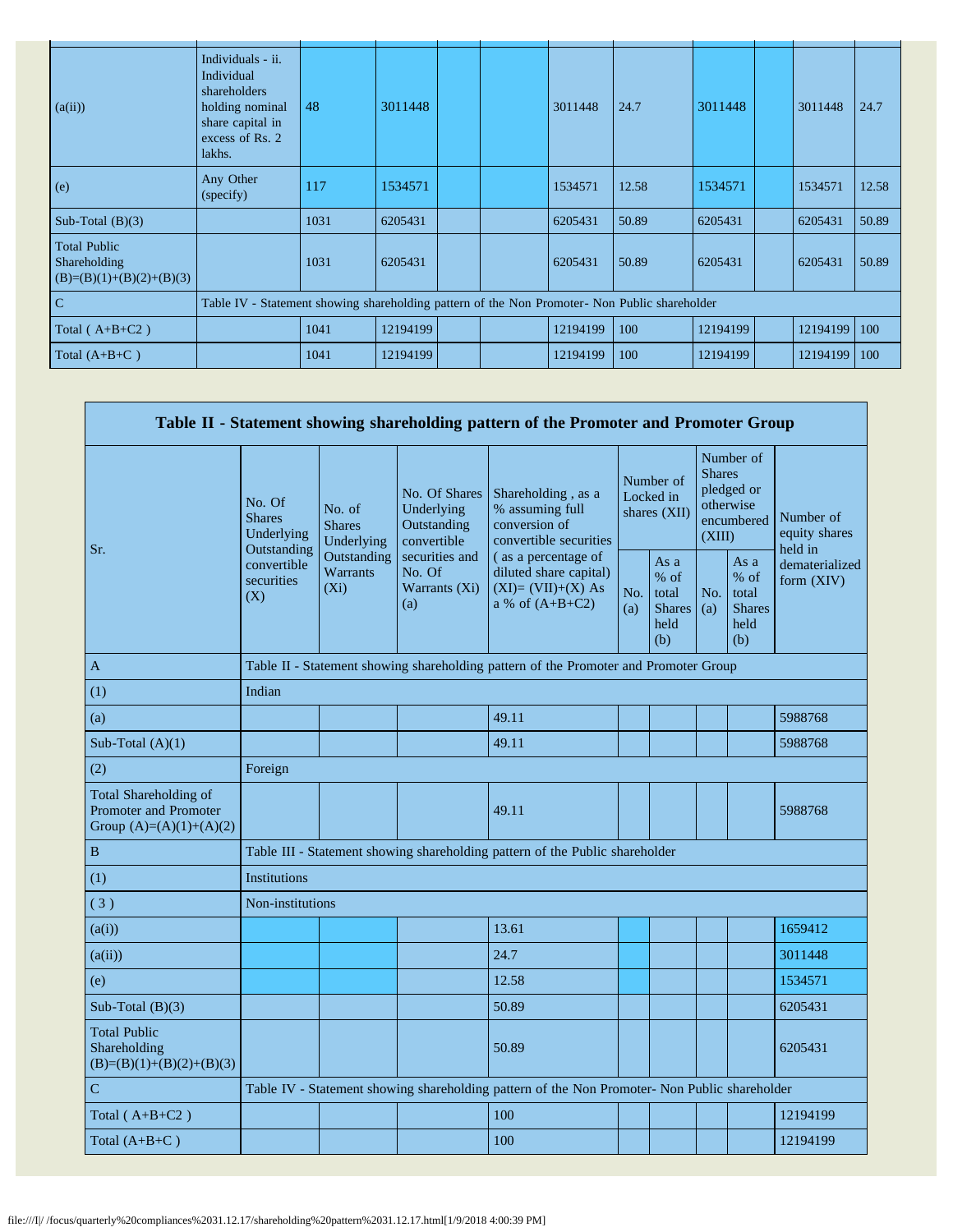|                                                                                                                                                                                                                              |                   |                      |            | <b>Individuals/Hindu undivided Family</b> |                |              |                         |
|------------------------------------------------------------------------------------------------------------------------------------------------------------------------------------------------------------------------------|-------------------|----------------------|------------|-------------------------------------------|----------------|--------------|-------------------------|
| Searial No.                                                                                                                                                                                                                  | $\mathbf{1}$      | $\overline{2}$       | 3          | $\overline{4}$                            | $\overline{5}$ | 6            | $\overline{7}$          |
| Name of the<br>Shareholders (I)                                                                                                                                                                                              | Aanchal<br>Jindal | <b>Archit Jindal</b> | Kanika     | <b>Laxman Singh</b><br>Satyapal           | Mamta Jindal   | Meera Mishra | Pradeep Kumar<br>Jindal |
| PAN (II)                                                                                                                                                                                                                     | <b>AIHPJ4158R</b> | AGNPJ5775G           | CPGPK3235J | AIDPS0821N                                | AEEPJ6955K     | AJBPM5839R   | AAIPJ8526A              |
| No. of fully paid<br>up equity shares<br>$\text{held (IV)}$                                                                                                                                                                  | 100000            | 1210000              | 8129       | 602014                                    | 1051133        | 500000       | 3000                    |
| No. Of Partly<br>paid-up equity<br>shares held (V)                                                                                                                                                                           |                   |                      |            |                                           |                |              |                         |
| No. Of shares<br>underlying<br>Depository<br>Receipts (VI)                                                                                                                                                                   |                   |                      |            |                                           |                |              |                         |
| Total nos. shares<br>held $(VII) =$<br>$(IV)+(V)+(VI)$                                                                                                                                                                       | 100000            | 1210000              | 8129       | 602014                                    | 1051133        | 500000       | 3000                    |
| Shareholding as a<br>% of total no. of<br>shares (calculated<br>as per SCRR,<br>1957) (VIII) As a<br>% of $(A+B+C2)$                                                                                                         | 0.82              | 9.92                 | 0.07       | 4.94                                      | 8.62           | 4.1          | 0.02                    |
| Number of Voting Rights held in each class of securities (IX)                                                                                                                                                                |                   |                      |            |                                           |                |              |                         |
| Class eg:X                                                                                                                                                                                                                   | 100000            | 1210000              | 8129       | 602014                                    | 1051133        | 500000       | 3000                    |
| Class eg:y                                                                                                                                                                                                                   |                   |                      |            |                                           |                |              |                         |
| Total                                                                                                                                                                                                                        | 100000            | 1210000              | 8129       | 602014                                    | 1051133        | 500000       | 3000                    |
| Total as a % of<br><b>Total Voting rights</b>                                                                                                                                                                                | 0.82              | 9.92                 | 0.07       | 4.94                                      | 8.62           | 4.1          | 0.02                    |
| No. Of Shares<br>Underlying<br>Outstanding<br>convertible<br>securities (X)                                                                                                                                                  |                   |                      |            |                                           |                |              |                         |
| No. of Shares<br>Underlying<br>Outstanding<br>Warrants (Xi)                                                                                                                                                                  |                   |                      |            |                                           |                |              |                         |
| No. Of Shares<br>Underlying<br>Outstanding<br>convertible<br>securities and No.<br>Of Warrants (Xi)<br>(a)                                                                                                                   |                   |                      |            |                                           |                |              |                         |
| Shareholding, as a<br>% assuming full<br>conversion of<br>convertible<br>securities (as a<br>percentage of<br>diluted share<br>capital) (XI)=<br>$(VII)+(Xi)(a)$ As a<br>% of $(A+B+C2)$<br>Number of Locked in shares (XII) | 0.82              | 9.92                 | 0.07       | 4.94                                      | 8.62           | 4.1          | 0.02                    |
|                                                                                                                                                                                                                              |                   |                      |            |                                           |                |              |                         |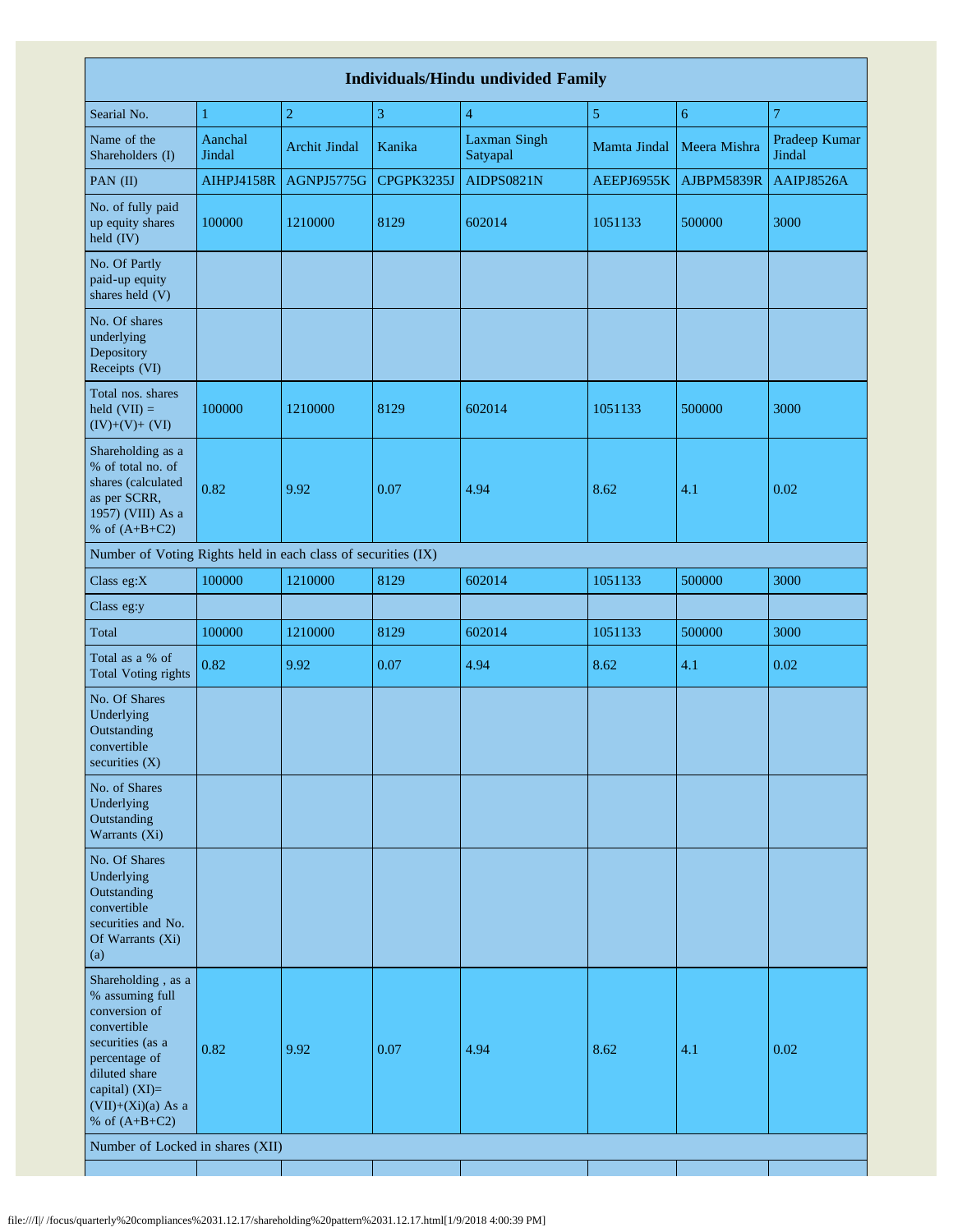| No. $(a)$                                                            |        |         |      |        |         |        |      |
|----------------------------------------------------------------------|--------|---------|------|--------|---------|--------|------|
| As a % of total<br>Shares held (b)                                   |        |         |      |        |         |        |      |
| Number of Shares pledged or otherwise encumbered (XIII)              |        |         |      |        |         |        |      |
| No. $(a)$                                                            |        |         |      |        |         |        |      |
| As a % of total<br>Shares held (b)                                   |        |         |      |        |         |        |      |
| Number of equity<br>shares held in<br>dematerialized<br>form $(XIV)$ | 100000 | 1210000 | 8129 | 602014 | 1051133 | 500000 | 3000 |
| Reason for not providing PAN                                         |        |         |      |        |         |        |      |
| Reason for not<br>providing PAN                                      |        |         |      |        |         |        |      |

|                                                                                                                      |            |                                                               | <b>Individuals/Hindu undivided Family</b> |                       |
|----------------------------------------------------------------------------------------------------------------------|------------|---------------------------------------------------------------|-------------------------------------------|-----------------------|
| Searial No.                                                                                                          | $\bf 8$    | 9                                                             | 10                                        |                       |
| Name of the<br>Shareholders (I)                                                                                      | Renu Jain  | S.k. Jain                                                     | Pradeep Kumar Jindal & Sons HUF           | Click here to go back |
| PAN (II)                                                                                                             | AFNPJ7112E | ACSPJ6904A                                                    | AAEHP9499Q                                | Total                 |
| No. of fully paid<br>up equity shares<br>held (IV)                                                                   | 744364     | 802204                                                        | 967924                                    | 5988768               |
| No. Of Partly<br>paid-up equity<br>shares held (V)                                                                   |            |                                                               |                                           |                       |
| No. Of shares<br>underlying<br>Depository<br>Receipts (VI)                                                           |            |                                                               |                                           |                       |
| Total nos. shares<br>held $(VII) =$<br>$(IV)+(V)+(VI)$                                                               | 744364     | 802204                                                        | 967924                                    | 5988768               |
| Shareholding as a<br>% of total no. of<br>shares (calculated<br>as per SCRR,<br>1957) (VIII) As a<br>% of $(A+B+C2)$ | 6.1        | 6.58                                                          | 7.94                                      | 49.11                 |
|                                                                                                                      |            | Number of Voting Rights held in each class of securities (IX) |                                           |                       |
| Class eg:X                                                                                                           | 744364     | 802204                                                        | 967924                                    | 5988768               |
| Class eg:y                                                                                                           |            |                                                               |                                           |                       |
| Total                                                                                                                | 744364     | 802204                                                        | 967924                                    | 5988768               |
| Total as a % of<br><b>Total Voting rights</b>                                                                        | 6.1        | 6.58                                                          | 7.94                                      | 49.11                 |
| No. Of Shares<br>Underlying<br>Outstanding<br>convertible<br>securities (X)                                          |            |                                                               |                                           |                       |
| No. of Shares<br>Underlying<br>Outstanding<br>Warrants (Xi)                                                          |            |                                                               |                                           |                       |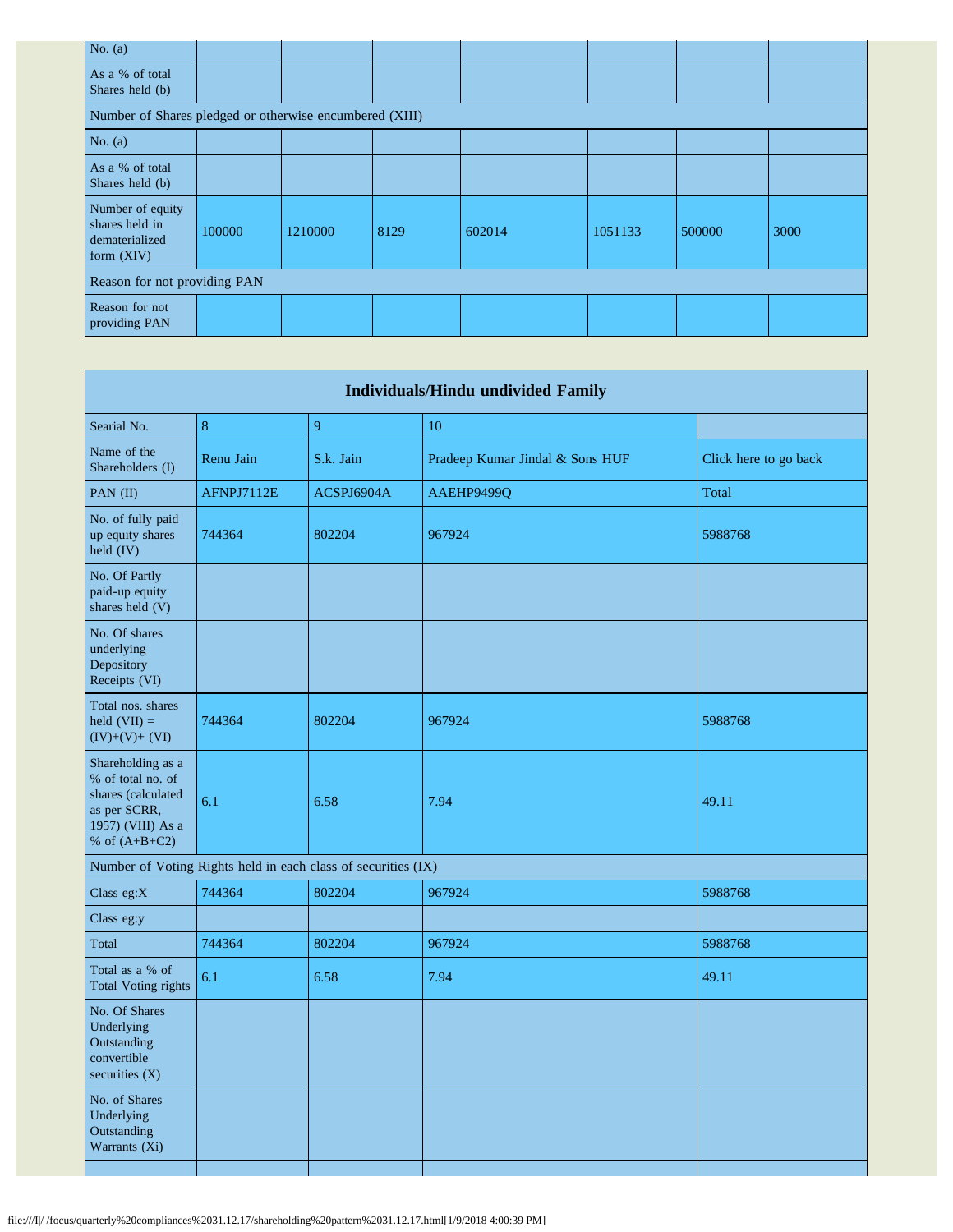| No. Of Shares<br>Underlying<br>Outstanding<br>convertible<br>securities and No.<br>Of Warrants (Xi)<br>(a)                                                                                 |        |                                                         |        |         |
|--------------------------------------------------------------------------------------------------------------------------------------------------------------------------------------------|--------|---------------------------------------------------------|--------|---------|
| Shareholding, as a<br>% assuming full<br>conversion of<br>convertible<br>securities (as a<br>percentage of<br>diluted share<br>capital) $(XI)=$<br>$(VII)+(Xi)(a)$ As a<br>% of $(A+B+C2)$ | 6.1    | 6.58                                                    | 7.94   | 49.11   |
| Number of Locked in shares (XII)                                                                                                                                                           |        |                                                         |        |         |
| No. $(a)$                                                                                                                                                                                  |        |                                                         |        |         |
| As a % of total<br>Shares held (b)                                                                                                                                                         |        |                                                         |        |         |
|                                                                                                                                                                                            |        | Number of Shares pledged or otherwise encumbered (XIII) |        |         |
| No. $(a)$                                                                                                                                                                                  |        |                                                         |        |         |
| As a % of total<br>Shares held (b)                                                                                                                                                         |        |                                                         |        |         |
| Number of equity<br>shares held in<br>dematerialized<br>form (XIV)                                                                                                                         | 744364 | 802204                                                  | 967924 | 5988768 |
| Reason for not providing PAN                                                                                                                                                               |        |                                                         |        |         |
| Reason for not<br>providing PAN                                                                                                                                                            |        |                                                         |        |         |

| Individuals - ii. Individual shareholders holding nominal share capital in excess of Rs. 2 lakhs.                    |                    |                |             |                |                       |  |  |  |  |  |
|----------------------------------------------------------------------------------------------------------------------|--------------------|----------------|-------------|----------------|-----------------------|--|--|--|--|--|
| Searial No.                                                                                                          |                    | $\overline{2}$ | 3           | $\overline{4}$ |                       |  |  |  |  |  |
| Name of the<br>Shareholders (I)                                                                                      | <b>Alok Bansal</b> | Mukesh Gupta   | Nakul Bajaj | Trishla Jain   | Click here to go back |  |  |  |  |  |
| PAN $(II)$                                                                                                           | AIAPB2430R         | AAIPG2555L     | ANTPB8813A  | AAMPJ2164N     | Total                 |  |  |  |  |  |
| No. of fully paid<br>up equity shares<br>held $(IV)$                                                                 | 173000             | 157500         | 141120      | 445000         | 916620                |  |  |  |  |  |
| No. Of Partly<br>paid-up equity<br>shares held (V)                                                                   |                    |                |             |                |                       |  |  |  |  |  |
| No. Of shares<br>underlying<br>Depository<br>Receipts (VI)                                                           |                    |                |             |                |                       |  |  |  |  |  |
| Total nos. shares<br>held $(VII) =$<br>$(IV)+(V)+(VI)$                                                               | 173000             | 157500         | 141120      | 445000         | 916620                |  |  |  |  |  |
| Shareholding as a<br>% of total no. of<br>shares (calculated<br>as per SCRR,<br>1957) (VIII) As a<br>% of $(A+B+C2)$ | 1.42               | 1.29           | 1.16        | 3.65           | 7.52                  |  |  |  |  |  |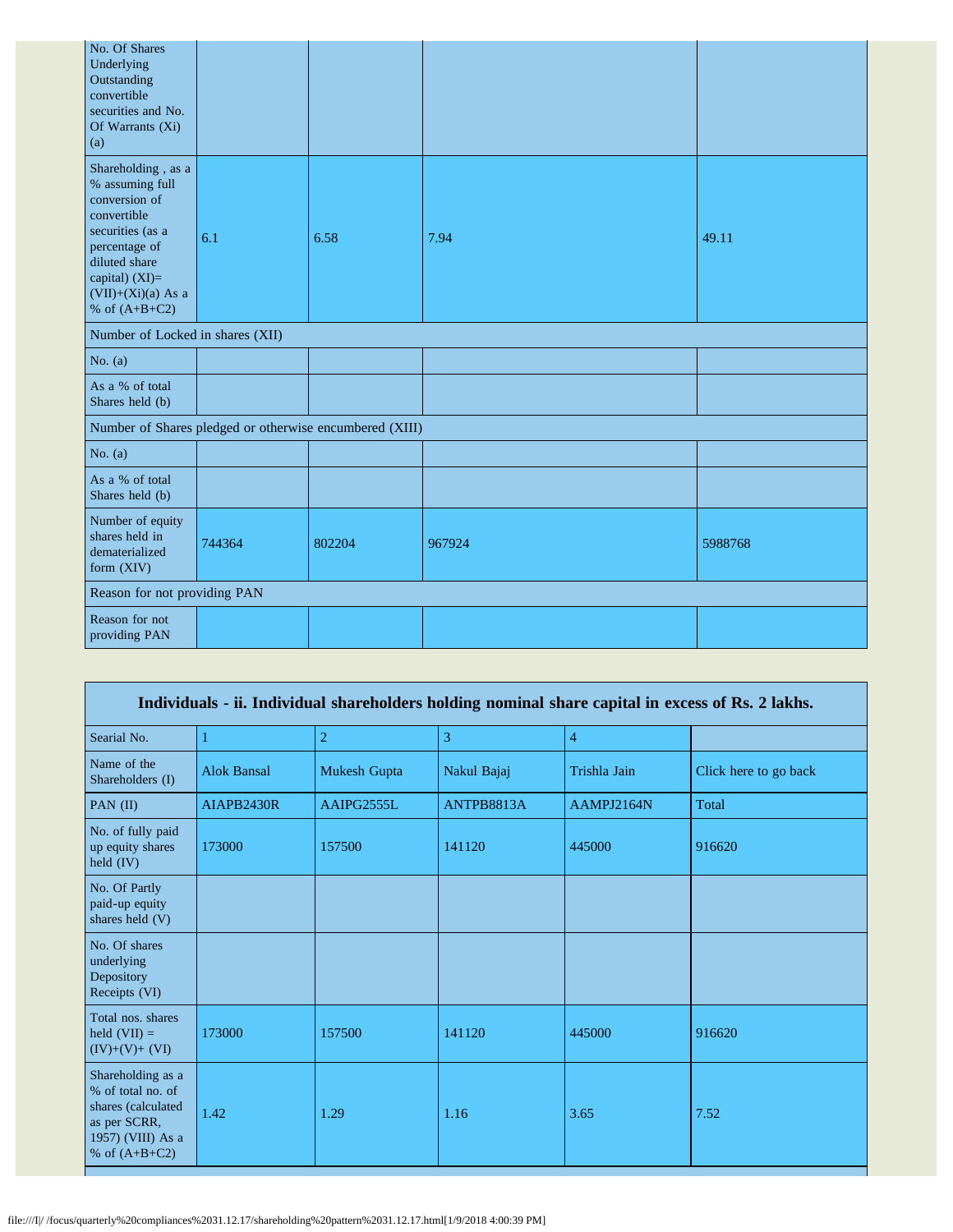| Number of Voting Rights held in each class of securities (IX)                                                                                                                      |        |        |        |        |        |
|------------------------------------------------------------------------------------------------------------------------------------------------------------------------------------|--------|--------|--------|--------|--------|
|                                                                                                                                                                                    |        |        |        |        |        |
| Class eg: X                                                                                                                                                                        | 173000 | 157500 | 141120 | 445000 | 916620 |
| Class eg:y                                                                                                                                                                         |        |        |        |        |        |
| Total                                                                                                                                                                              | 173000 | 157500 | 141120 | 445000 | 916620 |
| Total as a % of<br>Total Voting rights                                                                                                                                             | 1.42   | 1.29   | 1.16   | 3.65   | 7.52   |
| No. Of Shares<br>Underlying<br>Outstanding<br>convertible<br>securities (X)                                                                                                        |        |        |        |        |        |
| No. of Shares<br>Underlying<br>Outstanding<br>Warrants (Xi)                                                                                                                        |        |        |        |        |        |
| No. Of Shares<br>Underlying<br>Outstanding<br>convertible<br>securities and No.<br>Of Warrants (Xi)<br>(a)                                                                         |        |        |        |        |        |
| Shareholding, as a<br>% assuming full<br>conversion of<br>convertible<br>securities (as a<br>percentage of<br>diluted share<br>capital) (XI)=<br>(VII)+(X) As a %<br>of $(A+B+C2)$ | 1.42   | 1.29   | 1.16   | 3.65   | 7.52   |
| Number of Locked in shares (XII)                                                                                                                                                   |        |        |        |        |        |
| No. $(a)$                                                                                                                                                                          |        |        |        |        |        |
| As a % of total<br>Shares held (b)                                                                                                                                                 |        |        |        |        |        |
| Number of equity<br>shares held in<br>dematerialized<br>form (XIV)                                                                                                                 | 173000 | 157500 | 141120 | 445000 | 916620 |
| Reason for not providing PAN                                                                                                                                                       |        |        |        |        |        |
| Reason for not<br>providing PAN                                                                                                                                                    |        |        |        |        |        |

| <b>Any Other (specify)</b>           |                                           |                                                            |                                           |                  |            |                          |
|--------------------------------------|-------------------------------------------|------------------------------------------------------------|-------------------------------------------|------------------|------------|--------------------------|
| Searial No.                          |                                           | $\overline{2}$                                             | 3                                         | 4                | 5          | 6                        |
| Category                             | <b>Bodies Corporate</b>                   | <b>Bodies Corporate</b>                                    | <b>Bodies Corporate</b>                   | $NRI -$<br>Repat | <b>HUF</b> | Other                    |
| Category / More<br>than 1 percentage | More than 1 percentage<br>of shareholding | More than 1 percentage of<br>shareholding                  | More than 1 percentage of<br>shareholding | Category         | Category   | Category                 |
| Name of the<br>Shareholders (I)      | <b>Comfort Securities Ltd</b>             | <b>Decent Portfolio Services</b><br><b>Private Limited</b> | Globe Capital Market Ltd                  |                  |            | <b>Body</b><br>Corporate |
| PAN $(II)$                           | AABCC9625R                                | AAECD6843R                                                 | AAACG4267G                                |                  |            |                          |
| No. of the<br>Shareholders (I)       |                                           |                                                            |                                           | 3                | 71         | 40                       |
| No. of fully paid                    |                                           |                                                            |                                           |                  |            |                          |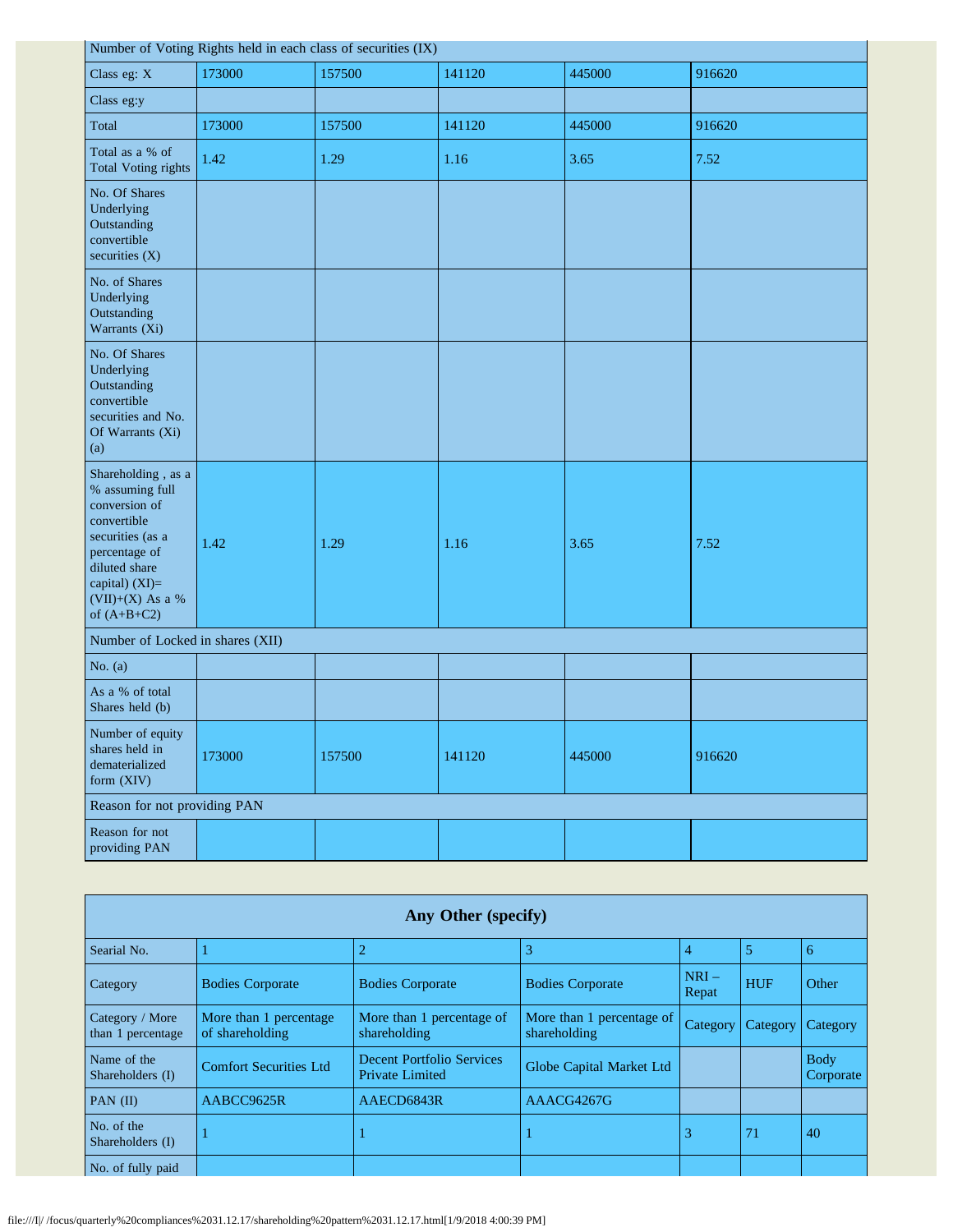| up equity shares<br>$\text{held } (IV)$                                                                                                                                            | 127632                                                        | 124748 | 170000 | 6015 | 406420 | 699756 |
|------------------------------------------------------------------------------------------------------------------------------------------------------------------------------------|---------------------------------------------------------------|--------|--------|------|--------|--------|
| No. Of Partly<br>paid-up equity<br>shares held (V)                                                                                                                                 |                                                               |        |        |      |        |        |
| No. Of shares<br>underlying<br>Depository<br>Receipts (VI)                                                                                                                         |                                                               |        |        |      |        |        |
| Total nos. shares<br>held $(VII) =$<br>$(IV)+(V)+(VI)$                                                                                                                             | 127632                                                        | 124748 | 170000 | 6015 | 406420 | 699756 |
| Shareholding as a<br>% of total no. of<br>shares (calculated<br>as per SCRR,<br>1957) (VIII) As a<br>% of $(A+B+C2)$                                                               | 1.05                                                          | 1.02   | 1.39   | 0.05 | 3.33   | 5.74   |
|                                                                                                                                                                                    | Number of Voting Rights held in each class of securities (IX) |        |        |      |        |        |
| Class eg: X                                                                                                                                                                        | 127632                                                        | 124748 | 170000 | 6015 | 406420 | 699756 |
| Class eg:y                                                                                                                                                                         |                                                               |        |        |      |        |        |
| Total                                                                                                                                                                              | 127632                                                        | 124748 | 170000 | 6015 | 406420 | 699756 |
| Total as a % of<br><b>Total Voting rights</b>                                                                                                                                      | 1.05                                                          | 1.02   | 1.39   | 0.05 | 3.33   | 5.74   |
| No. Of Shares<br>Underlying<br>Outstanding<br>convertible<br>securities (X)                                                                                                        |                                                               |        |        |      |        |        |
| No. of Shares<br>Underlying<br>Outstanding<br>Warrants (Xi)                                                                                                                        |                                                               |        |        |      |        |        |
| No. Of Shares<br>Underlying<br>Outstanding<br>convertible<br>securities and No.<br>Of Warrants (Xi)<br>(a)                                                                         |                                                               |        |        |      |        |        |
| Shareholding, as a<br>% assuming full<br>conversion of<br>convertible<br>securities (as a<br>percentage of<br>diluted share<br>capital) (XI)=<br>(VII)+(X) As a %<br>of $(A+B+C2)$ | 1.05                                                          | 1.02   | 1.39   | 0.05 | 3.33   | 5.74   |
| Number of Locked in shares (XII)                                                                                                                                                   |                                                               |        |        |      |        |        |
| No. $(a)$                                                                                                                                                                          |                                                               |        |        |      |        |        |
| As a % of total<br>Shares held (b)                                                                                                                                                 |                                                               |        |        |      |        |        |
| Number of equity<br>shares held in<br>dematerialized<br>form (XIV)                                                                                                                 | 127632                                                        | 124748 | 170000 | 6015 | 406420 | 699756 |
| Reason for not providing PAN                                                                                                                                                       |                                                               |        |        |      |        |        |
| Reason for not                                                                                                                                                                     |                                                               |        |        |      |        |        |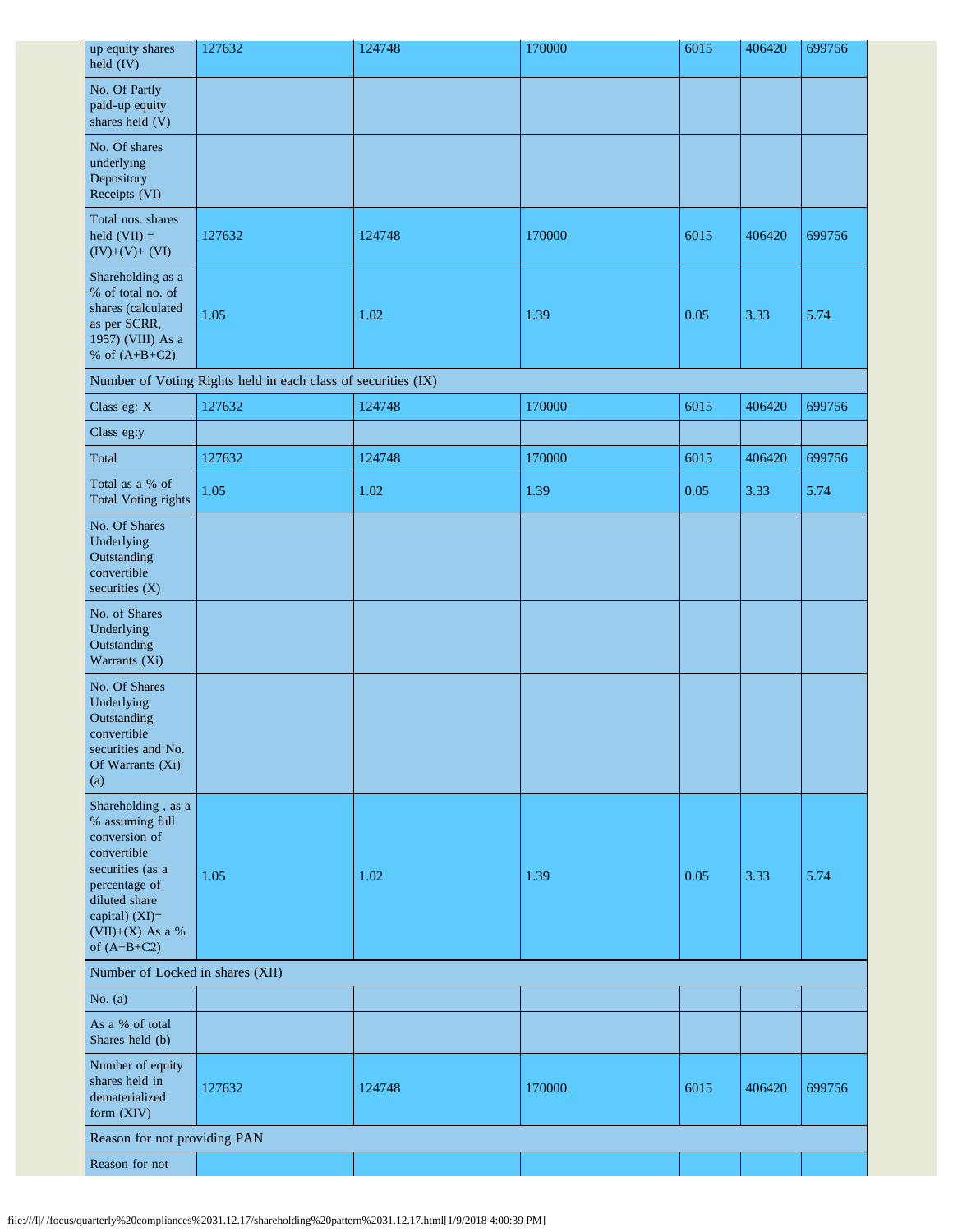| providing PAN |  |  |  |
|---------------|--|--|--|
|               |  |  |  |

|                                                                                                                      | Any Other (specify)                                           |
|----------------------------------------------------------------------------------------------------------------------|---------------------------------------------------------------|
| Searial No.                                                                                                          |                                                               |
| Category                                                                                                             |                                                               |
| Category / More<br>than 1 percentage                                                                                 |                                                               |
| Name of the<br>Shareholders (I)                                                                                      | Click here to go back                                         |
| PAN (II)                                                                                                             | Total                                                         |
| No. of the<br>Shareholders (I)                                                                                       | 114                                                           |
| No. of fully paid<br>up equity shares<br>held (IV)                                                                   | 1112191                                                       |
| No. Of Partly<br>paid-up equity<br>shares held (V)                                                                   |                                                               |
| No. Of shares<br>underlying<br>Depository<br>Receipts (VI)                                                           |                                                               |
| Total nos. shares<br>held $(VII) =$<br>$(IV)+(V)+(VI)$                                                               | 1112191                                                       |
| Shareholding as a<br>% of total no. of<br>shares (calculated<br>as per SCRR,<br>1957) (VIII) As a<br>% of $(A+B+C2)$ | 9.12                                                          |
|                                                                                                                      | Number of Voting Rights held in each class of securities (IX) |
| Class eg: X                                                                                                          | 1112191                                                       |
| Class eg:y                                                                                                           |                                                               |
| Total                                                                                                                | 1112191                                                       |
| Total as a % of<br><b>Total Voting rights</b>                                                                        | 9.12                                                          |
| No. Of Shares<br>Underlying<br>Outstanding<br>convertible<br>securities $(X)$                                        |                                                               |
| No. of Shares<br>Underlying<br>Outstanding<br>Warrants (Xi)                                                          |                                                               |
| No. Of Shares<br>Underlying<br>Outstanding<br>convertible<br>securities and No.<br>Of Warrants (Xi)<br>(a)           |                                                               |
| Shareholding, as a<br>% assuming full<br>conversion of                                                               |                                                               |